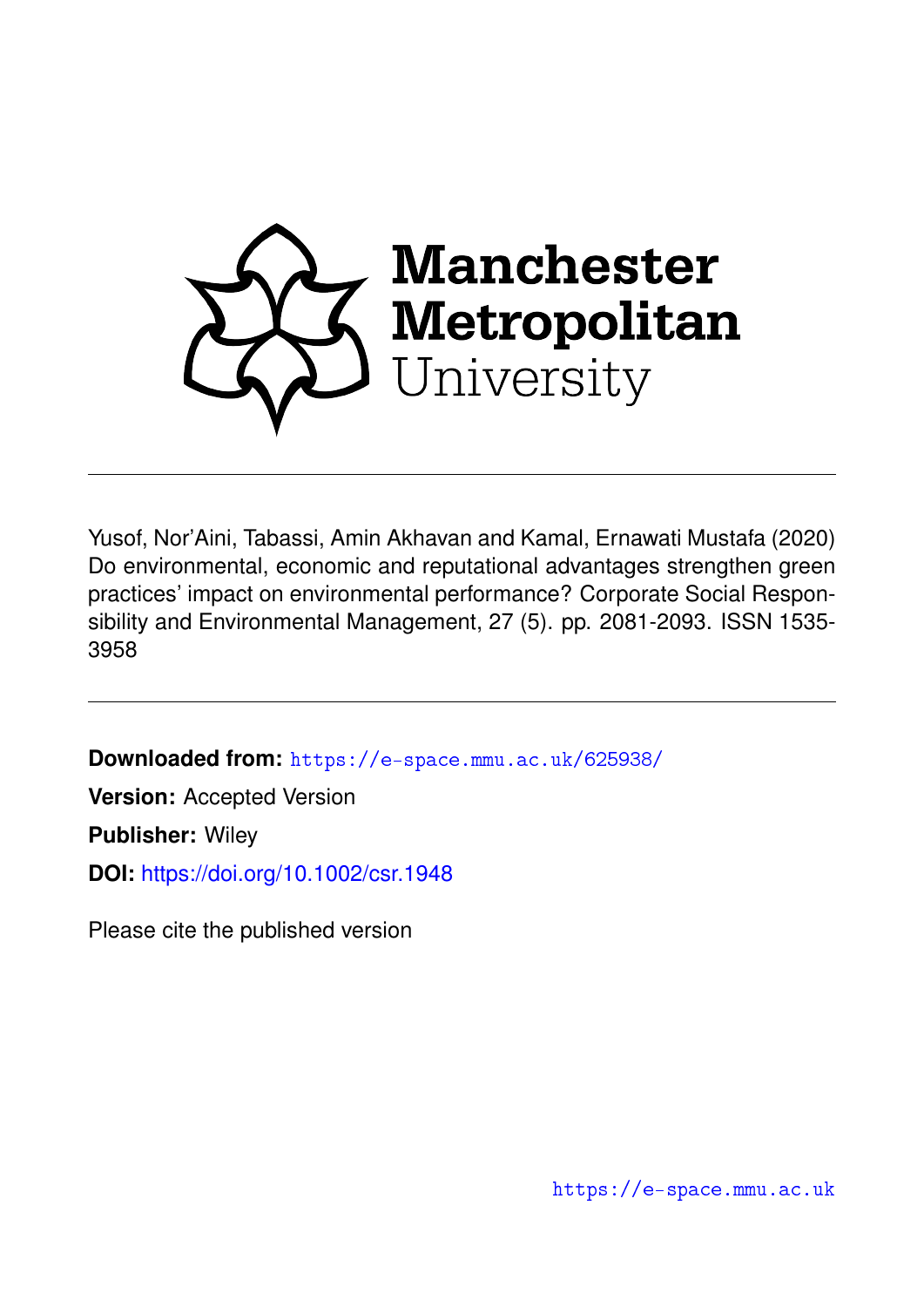# Do environmental, economic and reputational advantages strengthen green practices' impact on environmental performance?

Nor'Aini Yusof' © | Amin Akhavan Tabassi<sup>2</sup> | Ernawati Mustafa Kamal'

<sup>1</sup>School of Housing, Building and Planning, Universiti Sains Malaysia, Penang, Malaysia <sup>2</sup>Busines School, Manchester Metropolitan University, Manchester, United Kingdom

#### Correspondence

Nor'Aini Yusof, School of Housing, Building and Planning, Universiti Sains Malaysia, Penang 11800, Malaysia. Email: [ynoraini@usm.my](mailto:ynoraini@usm.my)

Funding information Malaysian Government, Grant/Award Number: Exploratory Research Grant Scheme (ERGS)/

203/PPBG; Universiti Sains Malaysia, Grant/ Award Number: Graduate on Time Incentive / 1001/PPB 1001/PPBGN/8

#### Abstract

In an attempt to curb the hazardous effect of construction activities, there is a heightened debate about whether the perceptions of green practice (GP) advantages will encourage the adoption of GPs and improve environmental performance (EnvP). This article investigates the role of environmental, economic and reputational advantages of GPs and their relationship with EnvP. The data were collected from 148 project managers from the Malaysian construction industry and analysed using partial least square structural equation modelling. The results demonstrated that the relationship between green supply management and EnvP is more pronounced when environmental and reputational advantages are perceived as low, with the strongest effects derived from low perception of environmental advantage. The results advance existing knowledge by verifying the moderating effects of the advantages of various GPs. At the end of the article, several recommendations are made to help policy makers and project managers improve the EnvP of construction projects.

#### KE YW OR DS

construction project, economic advantage, environmental advantage, environmental performance, green practice, reputational advantage

# 1 | INTRODUCTION

Adopting green practices (GPs) in project organisations is one way to address the hazardous impact of construction activities and improve environmental performance (EnvP). EnvP refers to the outcomes of practices that aim to protect the environment (Ardito & Dangelico, 2018; Lee, Ooi, Chong, & Lin, 2015). To ensure superior EnvP, studies have identified three crucial GPs during project planning and implementation. These practices are green supply management (GSM) (Woo, Kim, Chung, & Rho, 2016; Yusof, Tabassi, & Esa, 2020), responsible consumption (RC) (Martens & Carvalho, 2017; Zhu, Zhao, & Sarkis, 2011) and waste management (WM) (Ajayi et al., 2017). With environmental regulations and certification yet to be effective in curbing pollution (Li, Zuo, Cai, & Zillante, 2018; Raman, 2019), and the increasing number of accidents and deaths at construction sites (Dermawan, 2018), doubts have arisen in the

construction industries of developing countries about whether GPs achieve environmental goals (Palansamy, Chin, & Tan, 2019; Shurrab, Hussain, & Khan, 2019).

One popular strategy to improve EnvP in the developing world involves changing managers' mindsets to ensure GP adoption is perceived as advantageous (Al-Abdin, Roy, & Nicholson, 2018; Li et al., 2018). This strategy of observing "green adoption as beneficial" is based on an argument that perceptions of the advantages of a practice are more important when encouraging their adoption than the measured advantages of the practice (Al-Abdin et al., 2018; Gledson & Greenwood, 2017). Generally, perceived advantage refers to a perception that a new or modified practice is more beneficial than other practices (Gledson & Greenwood, 2017). In this sense, GPs are considered new practices because they require the adoption of new processes or the adjustment of existing techniques, technologies and systems to protect the environment (Lin & Ho, 2011; Zhu, Zou, &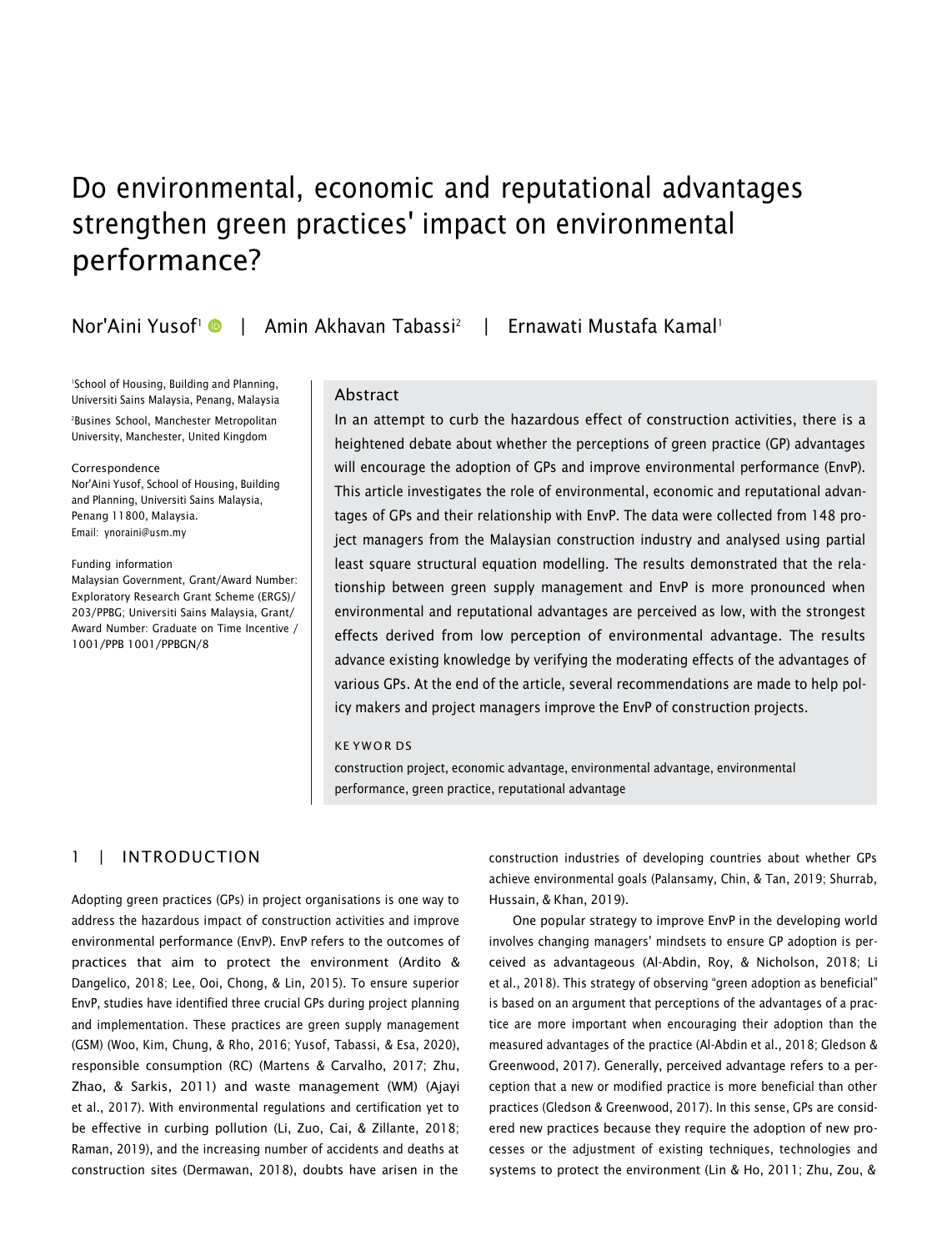Zhang, 2019). From this perspective, when an organisation is convinced that GPs result in a cleaner environment, better profits and an enhanced reputation, adopting GPs can enhance EnvP. However, if an organisation is uncertain of the advantages of GPs, adopting GPs may not be accompanied by higher EnvP, signalling a gap between value and action. In Malaysia, because the construction sector is among the highest producers of carbon emissions and consumers of natural resources (CIDB, 2016), such a strategy can be observed through a series of workshops and seminars conducted by the Construction Industry Development Board (CIDB) to create awareness among industry players of the advantages of GPs. Examples of the aforementioned strategy include workshops, seminars or campaigns conducted by the CIDB and the Ministry of Energy, Science, Technology, Environment and Climate Change (MESTECC) to explain the nation's sustainable development initiatives, the Malaysian Carbon Reduction and Environmental Sustainability Tool (MyCrest) and the Sustainable Infrastructure Rating Tool, which encourages construction players to adopt GPs (Sustainable Infrastar) (Aziz, Ong, Foong, Senik, & Attan, 2018; NST, 2019). In other developing countries, studies have identified and proposed green campaigns through roadshows, seminars and workshops to educate and improve practitioners' perceptions of the advantages of GPs (Abisuga & Okuntade, 2020; Rawashdeh, 2018).

Studies have acknowledged the three advantages of GPs in the context of construction projects: (a) environmental advantage (EnvA) due to less pollution and waste (Krueger, Stoker, & Gaustad, 2019); (b) economic advantage (EA) due to higher profits and cost savings (Begum, Siwar, Pereira, & Jaafar, 2006; Kulatunga, 2006); and (c) Reputational advantage (RA) due to a better public image (Abidin, Yusof, & Afandi, 2015; Shurrab et al., 2019). Despite the array of advantages of GPs, scholars tend to consider the general advantages of GPs or concentrate on one specific advantage. When studying the manufacturing sector while acknowledging the adoption of GPs can lead to higher profits and cost savings, Choi and Han (2019) collapsed the two advantages into one variable. Similarly, in a study by Ferrón-Vílchez (2016), only the effect of the relationship between ISO140001 and EnvP on RA was considered. Both studies found no evidence of the moderating effect of green practice advantages (GPAs). In contrast, RA was found to strengthen the relationship between GPs and the sustainable performance of construction companies (Shurrab et al., 2019). In manufacturing firms, GPAs were found to moderate the effects of stakeholder pressure on environmental management and accounting implementation (Wang, Wang, & Wang, 2019). Additionally, the degree of an individual's conviction about the advantages of GPs differs according to their knowledge and awareness, culture and social influences (Al-Abdin et al., 2018) and how GPs are enforced and monitored (Ardito & Dangelico, 2018; Ferrón-Vílchez, 2016). For example, in Japan where environmental management practices are rigorously monitored, car manufacturers enjoy a higher RA worldwide than those from the United States (Narasimhan & Schoenherr, 2012). In contrast with Ferrón-Vílchez (2016), Choi and Han (2019) and Shurrab et al. (2019), which focused on one specific advantage of GPs or considered the advantages of GPs as a single or general construct, the aforementioned

discussion indicates that there are various advantages of GPs with a heterogenous influence on EnvP. Furthering the above discussion, the present study argues that the moderating effects of various GPAs and the degree of GPAs are diverse. Therefore, considering the range of GPAs as one variable is inadequate. To address this deficiency and avoid what Aguinis (1995) identified as the likely loss of information when moderating effects remain undetected, the present study considers the EnvA, EA and RA of GPs as three different GPAs moderators of the complex relationship between GPs and EnvP. Thus, the main aim of the study is to investigate whether the EnvA, EA and RA of GPs can strengthen the effect of GPs on EnvP.

The present study contributes to the literature on the link between GPs and EnvP in the construction sector in two ways. First, the study investigates Al-Abdin et al. (2018) and Gledson and Greenwood (2017) premise that perceptions of the advantages of a practice are important to encourage its adoption. Applying this premise, the present study argues that perceptions of GPAs are important to encourage their adoption and subsequent strengthening of EnvP. Second, this study differs from previous studies by proposing that there are various advantages of GPs therefore, their effects are not necessarily homogenous. To provide a better understanding of the relationship between GPs and EnvP and ensure the moderating effects of GPAs can be ascertained, the EnvA, EA and RA are regarded as three different moderators. This builds on the work of Shurrab et al. (2019) that focuses on RA only. Policy makers and project managers are striving to improve project organisations' EnvP; therefore, these findings will help policy makers and project organisations determine which GPs and GPAs strategies to focus on to improve EnvP.

This article is divided into several sections. In the next part, this article discusses previous studies of green construction, GP, EnvP and the advantages of GPs as moderators, followed by the development of a hypothesis. The following sections present the research methodology, results and a discussion of the findings. The article ends with a conclusion and recommendations for future research.

# 2 | GREEN CONSTRUCTION, GP AND ENVP

Green construction refers to "the practice of creating structures and using processes that are environmentally responsible and resourceefficient…" (Kubba (2010), p. 4), that is, green construction is about implementing construction in an environmentally friendly manner (Qi, Shen, Zeng, & Jorge, 2010). Green construction has been argued as the best remedy to the ongoing pollution and harmful effects of construction activities (Hussain, He, Ahmad, Iqbal, & Taskheer Mumtaz, 2019). During project implementation, green construction involves practices such as RC of water, energy and materials (Martens & Carvalho, 2017; Zhu et al., 2011) and WM (Ajayi et al., 2017) to ensure air, water, noise pollution, construction waste and use of hazardous materials are prevented or at least reduced (Hussain et al., 2019; Onubi, Yusof, & Hassan, 2020). Apart from RC and WM, scholars have considered that suppliers of materials and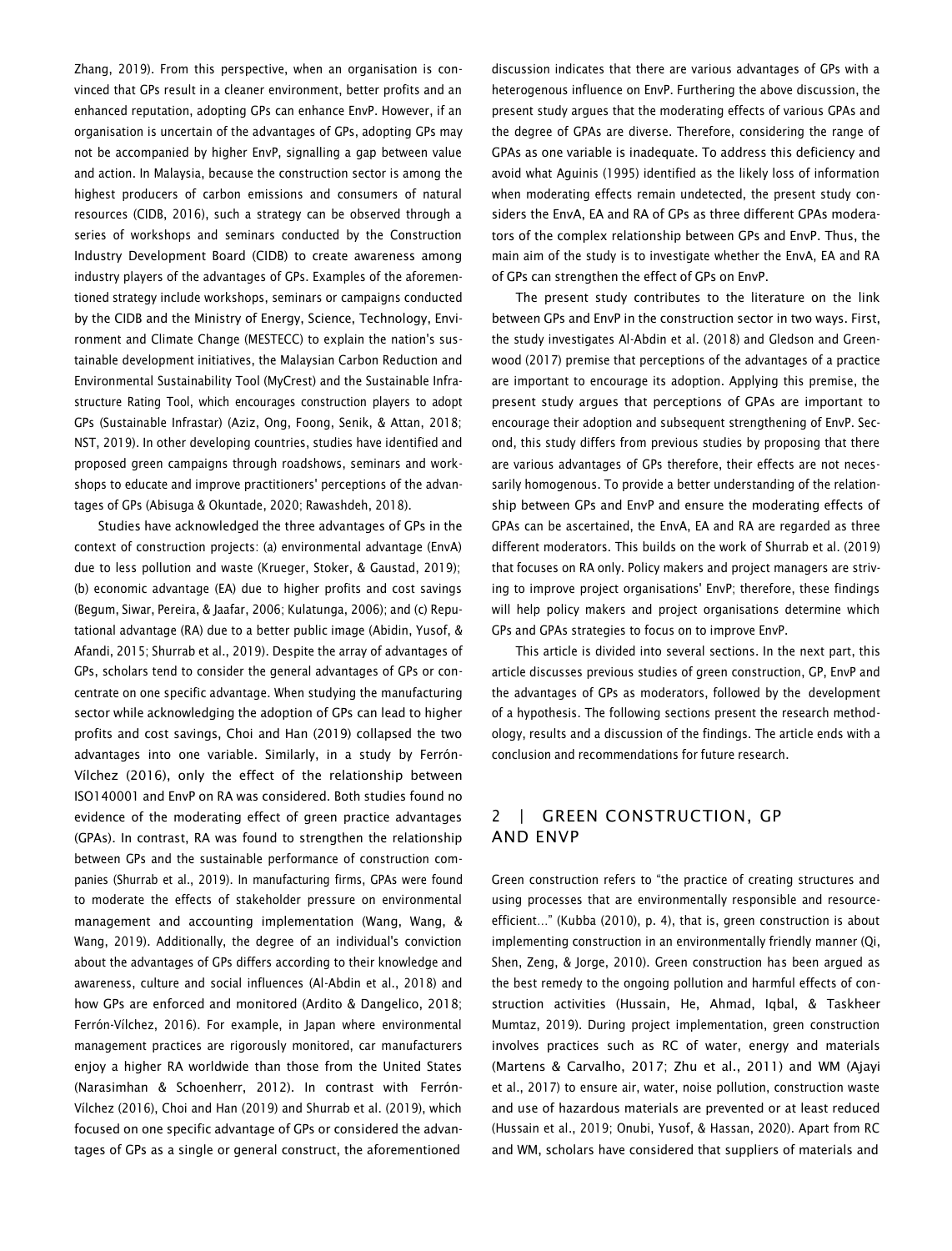other construction resources play equally important roles in fulfilling environmental goals (Lee et al., 2015; Zhu, Sarkis, Lai, & Geng, 2008; Zhu et al., 2011). Not surprisingly, several studies have considered GSM practices (designing, manufacturing and transporting construction materials or resources) as part of GPs during project implementation (Woo et al., 2016; Yusof et al., 2020; Zhu et al., 2011).

However, engaging in GPs is challenging because of the new knowledge and skills, and additional workload GPs require to fulfil the higher standards (Zhao, Hwang, & Lim, 2020). In an effort to boost EnvP, governments of the developing world have implemented environmental regulations, green policies and tax incentives (see Abisuga & Okuntade, 2020; CIDB 2018; Onubia, Yusof, & Hassan, 2019; Rawashdeh, 2018). The Malaysian government has been implementing its sustainable development initiatives and subsequently, the Construction Industry Transformation Programme, has identified WM, RC and supply chain management as key practices in Environmental Sustainability Strategic Thrust to achieve the nation's environmental goals (Aziz et al., 2018; CIDB, 2015). The aforementioned discussion provides the reason to focus on GSM, RC and WM in this study. The detailed discussion of each GP is provided in the hypotheses development section.

EnvP is an outcome of GPs that indicates how GPs affect the environment (Ardito & Dangelico, 2018; Geng, Mansouri, & Aktas, 2017). Until now, there has been a lack of consensus on how to measure EnvP (Dragomir, 2018). Several studies have used objective measurement indicators such as Rankins' ratings and carbon emission data derived from the secondary data to measure EnvP (Hartmann & Vachon, 2018; Shahab, Ntim, Chengang, Ullah, & Fosu, 2018). However, Elmagrhi, Ntim, Elamer, and Zhang (2019) argue that such measures are "unable to accurately capture the nuanced nature of both the length (scale) and breadth (depth) of environmental activities" (p. 207). Hartmann and Vachon (2018) propose the use of latent items and variables to better explain EnvP rather than the use of "archival and secondary data" (p. 13) such as carbon emission reduction indicators. Examples of these latent variables can be seen in Arimura, Darnall, Ganguli, and Katayama (2016), where the authors use a five-point scale ranging from significant decrease to significant increase in natural resource usage and air pollution emissions to signify EnvP. Moreover, many studies have conceptualised EnvP by using latent variables such as compliance with environmental regulations; reduction in energy; water and resource consumption and elimination of pollution, waste and non-environmentally friendly materials (Aziz et al., 2018; Lee et al., 2015; Yusof & Kamal, 2018; Zhu et al., 2019). In the construction sector, da Silva and Gouveia (2020) acknowledge the use of reduction in energy consumption, pollution emission and waste and minimising the use of hazardous material as the common indicators to measure EnvP. Based on this discussion, the present study considers EnvP to be the improvement in compliance with environmental standards, waste, pollution reduction, consumption of toxic materials and resources consumption.

Regarding the relationships between GPs and EnvP, studies have revealed varying outcomes. For example, Aziz et al. (2018), Woo et al. (2016), Yusof, Awang, and Iranmanesh (2017) and Zhu

et al. (2019) have revealed positive relationships. Additionally, Ardito and Dangelico (2018) and Arimura et al. (2016) have identified vague or negative relationships. This inconsistency suggests that GPs–EnvP relationships are affected by certain conditions or moderating factors. Ignoring these moderators has resulted in the devaluation of GPs (Arimura et al., 2016). The next section presents the discussion of advantages of GPs as moderators that this study argues may help explain the inconsistency in GPs–EnvP relationships.

# 3 | ADVANTAGES OF GPS AS MODERATORS

A moderating effect exists if a variable changes or strengthens the link between two other variables (Ramayah, Cheah, Chuah, Ting, & Memon, 2018). According to Rogers's (2003) diffusion theory, the adoption rate of a new practice is higher if the new practice is perceived to offer more benefits than other competing practices (Gledson & Greenwood, 2017), which indicates the moderating effect of perceived advantage. As aforementioned, this study considers three main advantages of GPs as moderators—environmental, economic and reputational (Begum et al., 2006; Krueger et al., 2019; Shurrab et al., 2019). Therefore, this study argues that the varying perceptions of GPs' advantages can inculcate heterogenous influence on GPs' adoption and EnvP outcome. EnvA refers to a belief that GPs have minimal or zero impact on the environment (Ferrón-Vílchez, 2016; Krueger et al., 2019). Examples of such EnvA include beliefs that GPs ensure energy efficiency, zero or minimum waste to landfills and fewer carbon emissions (Cha, Kim, & Han, 2009). EA refers to beliefs that GPs generate increased sales and revenue (Begum et al., 2006), reduce costs (Krueger et al., 2019; Wang et al., 2019) and increase profits (Shurrab et al., 2019). GPs are perceived to entail less financial risk because of compliance with environmental regulations, avoiding penalties (Charlo, Moya, & Muñoz, 2017). RA refers to a belief that GPs improve a company's reputation or corporate image (Shurrab et al., 2019), meaning GP adoption enjoys acceptance from stakeholders (Ferrón-Vílchez, 2016). Examples of RA are a better reputation with customers (Lintukangas, Hallikas, & Kähkönen, 2015; Narasimhan & Schoenherr, 2012), business partners and environmental pressure groups (Ferrón-Vílchez, 2016; Shurrab et al., 2019).

The literature provides elusive evidence of the moderating effect of the various advantages of GPs on the GPs–EnvP relationship. RA was found to strengthen the influence of GPs on the sustainable performance of construction firms (Shurrab et al., 2019). In the manufacturing sector, the general advantage of GPs was found to increase the effect of regulator, supplier and consumer pressure on environmental management accounting (Wang et al., 2019). However, as previously mentioned, Choi and Han (2019) found no evidence of any moderating effect of GPAs on EnvP. Similarly, Ferrón-Vílchez (2016) was unable to support the effect of RA on the GP– EnvP relationship. Instead, only close monitoring of the negative environmental effects resulted in a stronger effect of GP on EnvP. This study addresses this gap by investigating the role of EnvA, EA and RA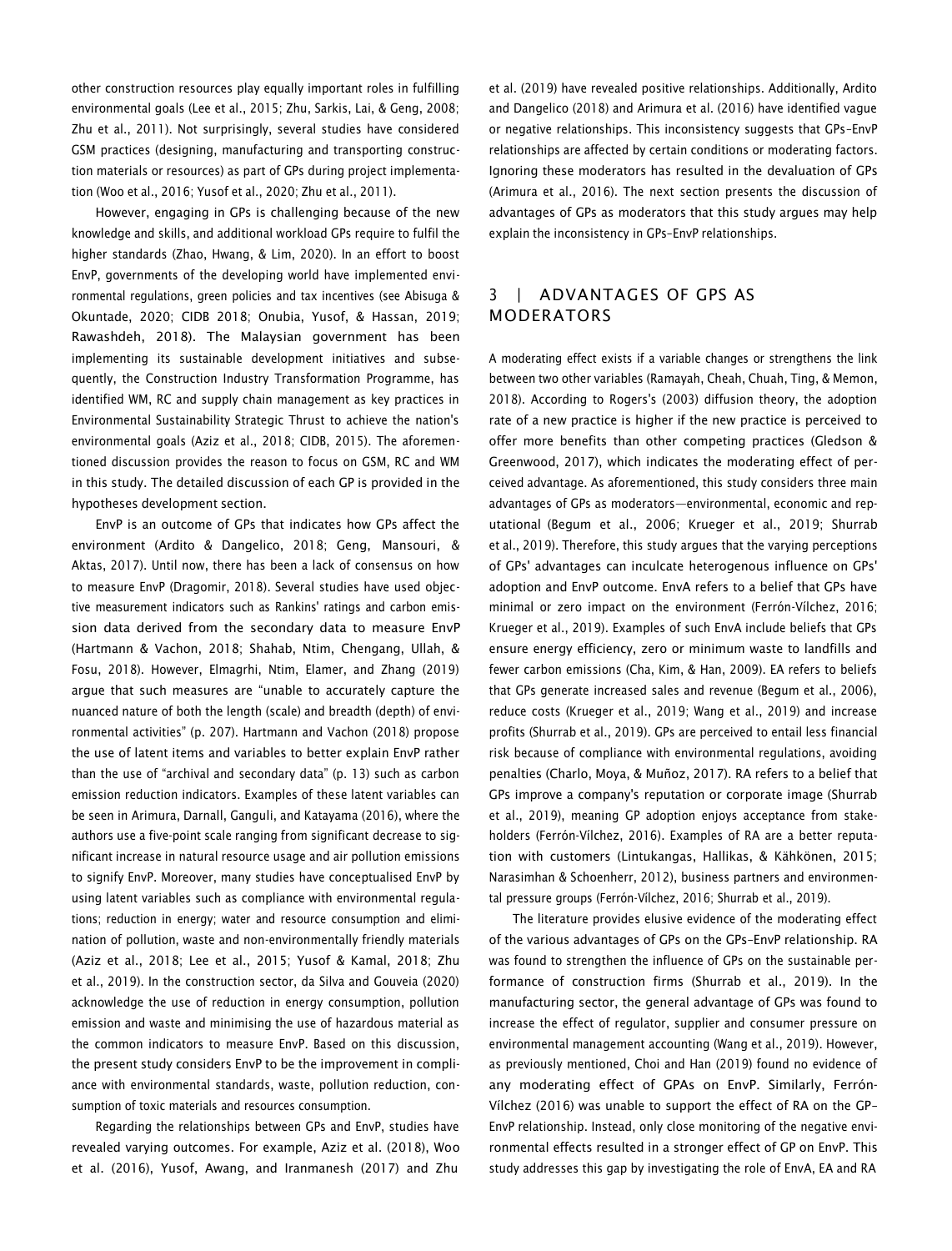as three different moderators. Next, we describe the study hypotheses.

## 4 | HYPOTHESES DEVELOPMENT

Project organisation has long been subjected to intense public scrutiny due to activities that have a negative impact to the environment. An increasing number of project management teams have adopted GPs, but these initiatives have not provided the desired level of EnvP (Dermawan, 2018). As aforementioned, this study investigates three major GPs adopted during project planning and implementation: GSM (Woo et al., 2016; Yusof et al., 2020), RC (Martens & Carvalho, 2017; Zhu et al., 2011) and WM (Ajayi et al., 2017).

Supply management begins with managing the supply of construction inputs, including their manufacturing methods, transportation and product utilisation (Rao & Holt, 2005). GSM considers the environmental impact of the production, transportation, design and procurement of construction materials (Woo et al., 2016). Zhu and Sarkis (2004) provide a detailed discussion of GSM that ranges from top management's commitment towards GSM and environmental audits for suppliers' internal management to requiring suppliers with environmental certification. Liu, Feng, Zhu, and Sarkis (2018) identify four major aspects of GSM—green purchasing, environmental management, eco-design and client support. Well-known companies such as Apple, Coca-Cola and Nike have received public criticism because they engage with suppliers that pollute the environment (Chen, Tang, & Jia, 2019).

Adopting GSM enhances EnvP (Lee et al., 2015); (Woo et al., 2016; Zhu, Sarkis, & Lai, 2013). Specifically, when selecting green suppliers, the characteristics necessary to improve EnvP are eco-design, supplier integration, customer support and employing personnel with skills (Geng et al., 2017; Lintukangas et al., 2015). RAs was observed to strengthen the influence of GPs on sustainable performance of construction firms (Shurrab et al., 2019). Extending Shurrab et al. (2019)'s finding, this study postulates that positive relationships between GSM and EnvP are moderated by perceptions of advantages of GPs. In other words, perceptions that GSM provides environmental, economic and RAs may amplify the EnvP of GSM. Conversely, perceptions that GSM will not result in environmental, economic and RAs may reduce the EnvP of GSM. Based on these arguments, the present study proposes that the higher the perception of the environmental, economic and reputational advantages, the stronger the relationship between GSM and EnvP. Therefore, the hypotheses are as follows:

*H1*: The positive relationship between GSM and EnvP will be stronger with higher perception of EnvA.

*H2*: The positive relationship between GSM and EnvP will be stronger with higher perception of EA.

*H3*: The positive relationship between GSM and EnvP will be stronger with higher perception of RA.

The RC of resources refers to practices that optimise the use of water, energy and construction materials during project implementation (Gupta & Agrawal, 2018; Martens & Carvalho, 2017). RC is a practice that prevents the overexploitation of natural resources and addresses contemporary environmental degradation issues (Gupta & Agrawal, 2018; Nguyen, Nguyen, & Hoang, 2019). In Japan, where consumption of natural resources is highly regulated, RC practices have led to improved EnvP (Arimura et al., 2016). Conversely, the energy consumption of condominium buildings in Sri Lanka was found to be high because of the design of building elements that ignore environmental consequences (Geekiyanage & Ramachandra, 2018). Specifically, the authors found that buildings with a high window-towall-ratio and East- and West-oriented windows consume more energy that resulted in low EnvP. Nonetheless, no conclusive evidence has been provided on whether the EnvA, EA and RA of RC practices will result in better EnvP. Without identifying the specific GPs, Shurrab et al. (2019) reveal that RA strengthened the influence of GP on the sustainable performance of construction firms. Following this finding, this study proposes that the higher the perception of EnvA, EA and RA, the stronger the effect of RC on EnvP. Therefore, the hypotheses are as follows:

*H4*: The positive relationship between RC and EnvP will be stronger with higher perception of EnvA.

*H5*: The positive relationship between RC and EnvP will be stronger with higher perception of EA.

*H6*: The positive relationship between RC and EnvP will be stronger with higher perception of RA.

WM refers to the practice of reducing, reusing and recycling that necessitates changes to the conventional construction practice of sending waste to landfill sites (Ajayi et al., 2017; Kulatunga, 2006). WM includes the control of waste generation, waste sorting and separation and disposal during different project phases (Ajayi et al., 2017). The European Union has targeted the minimisation of construction waste to 30% by 2020 (Gangolells et al., 2014). In Malaysia, irresponsible construction waste dumping is a key issue being addressed to ensure environmental sustainability goals can be achieved (CIDB, 2015). WM practices among contractors due to stakeholder pressure have resulted in waste reduction (Li et al., 2018). Closely monitoring construction waste to encourage recycling can be enhanced by using a management tool, such as a total index score to improve project EnvP (Cha et al., 2009). Similarly, Lam, Yu, Wu, and Poon (2019) demonstrate how bills of quantities can be used to accurately estimate the amount of construction waste for effective WM. Their study finds that projects using a prefabricated system and a mixture of aluminium and timber formwork have less construction waste. Barbudo, Ayuso, Lozano, Cabrera, and López-Uceda (2019) propose a three-phase treatment process to produce quality recycled aggregates that can be used in construction projects, limiting wastes that go to the landfills. In contrast with this positive relationship between WM practices and EnvP, little is known on whether perceptions of the EnvA, EA and RA of WM can increase EnvP. Similar to the aforementioned arguments, this study extends Shurrab et al. (2019) by proposing that the higher the perceptions of EnvA, EA and RA, the stronger the relationship between WM and EnvP. Therefore, the hypotheses are as follows:

*H7*: The positive relationship between WM and EnvP will be stronger with a higher perception of EnvA.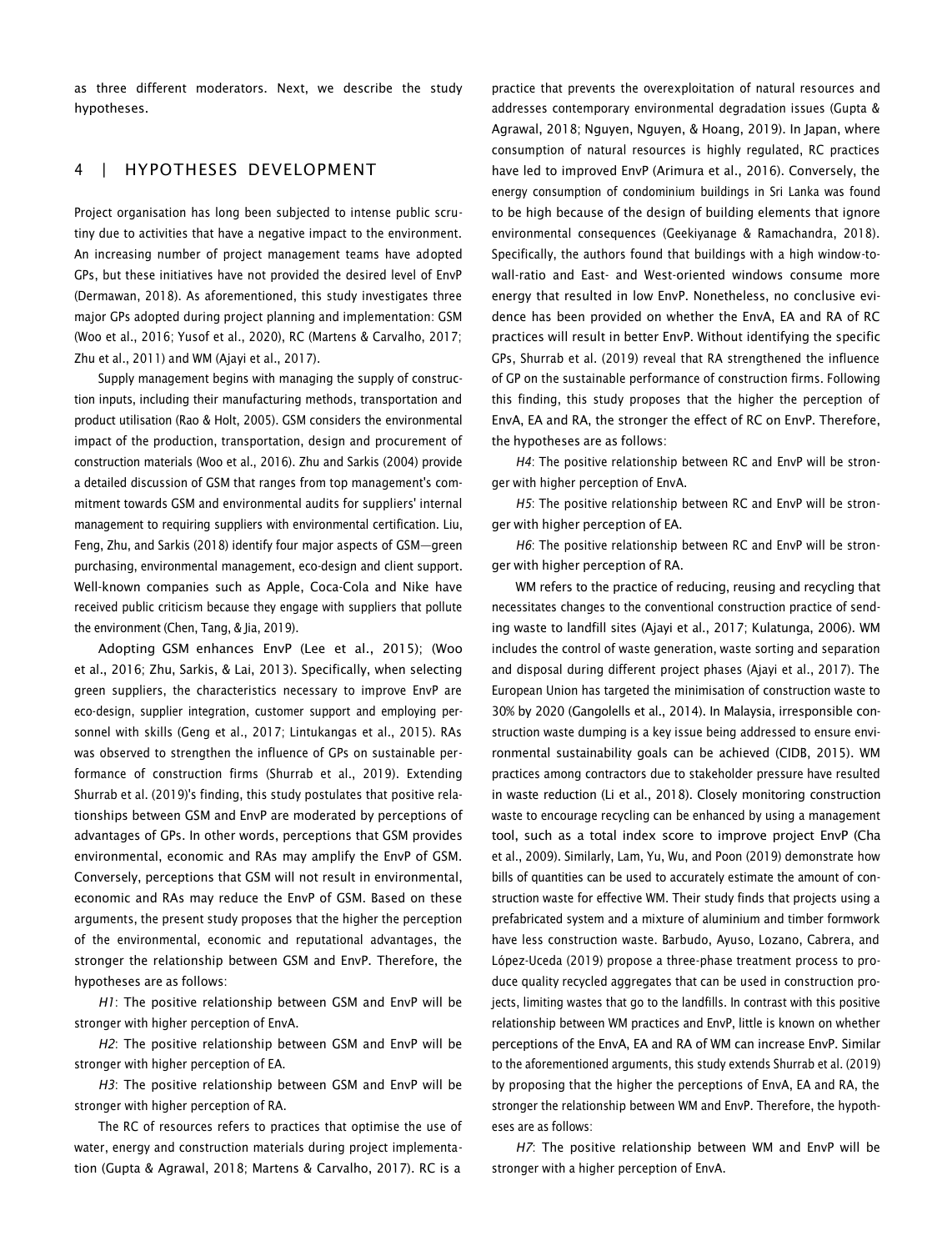*H8*: The positive relationship between WM and EnvP will be stronger with a higher perception of EA.

*H9*: The positive relationship between WM and EnvP will be stronger with a higher perception of RA.

The conceptual model of the study, as shown in Figure 1, presents the study's hypotheses and the relationships between all variables.

# 5 | RESEARCH METHODOLOGY

The study employs a quantitative methodology for several reasons. First, the predictive nature of the study's objective—identifying the significant relationships between the exogenous, endogenous and moderator variables—justifies the use of a quantitative approach, as per Hair, Risher, Sarstedt, and Ringle (2019) and Ramayah et al., (2018). Second, the study relies on well-defined hypotheses and employs statistical analysis to obtain quantifiable results (Schutt, 2019). Third, the study uses a structured questionnaire survey as its data collection instrument. The questionnaire survey was developed from variables and items that have been identified or used in the plethora of studies that have investigated the influence of GPs on EnvP. Table 1 presents the list of sources of the variables.

## 5.1 | Measurement of variables

A questionnaire survey was administered comprising 19 items measured on a 5-point Likert scale, from 1 = *strongly disagree* to 5 = *strongly agree*, to rate three exogenous variables (GSM, RC and WM), one endogenous variable of EnvP and three moderators—the EnvA, EA

and RA. The GSM comprised three items adapted from Rao and Holt (2005) and Woo et al. (2016); the RC of four items was adapted from Gupta and Agrawal (2018) and Martens and Carvalho (2017); the WM comprised four items adapted from (Ajayi et al., 2017). There are three moderators; EnvA, EA and RA. Each moderator is measured using one reflective item adapted from Shurrab et al. (2019). All these variables were reflective. Additionally, EnvP, a formative endogenous variable with five items—improvement in compliance with environmental standards, pollution reduction, consumption of toxic materials, waste and energy consumption—was adapted from Geng et al. (2017) and Lee et al. (2015). The questions were content validated by three construction experts to ensure their clarity and suitability in the study's context. Table 1 presents the variables used in the study and their sources.

#### 5.2 | Data collection

Convenience sampling was used to select project managers of contractor firms registered with the Malaysian CIDB who had agreed to participate in the study. First, contact numbers of the contractor firms were obtained from the CIDB; next, telephone calls were made to the contractor firms to solicit participation from their project managers. Subsequently, 280 questionnaires and self-addressed envelopes affixed with stamps were distributed by mail to project managers who had agreed. In total, 148 useable responses were received and analysed. Notably, Hair et al. (2019) suggests the use of "sample size" as an indicator for a representative sample. The required sample size can be calculated using the new gamma-exponential method



FIGURE 1 The conceptual model of the study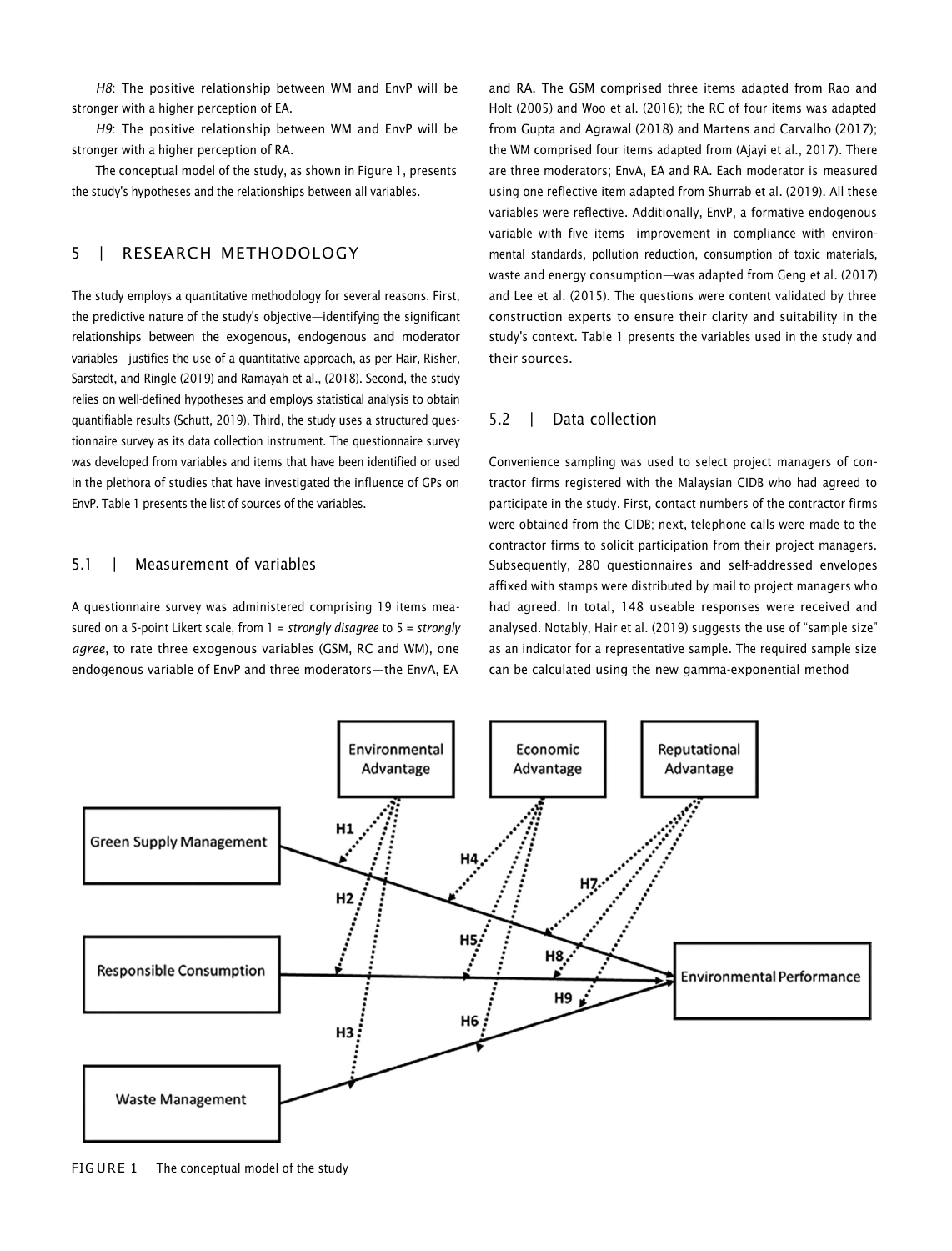#### TA BL E 1 Variables used and sources

| Variables and items                                                                                                                                                                                                                                                                                                                           | No. of items | <b>Type</b>                            | Sources                                                     |
|-----------------------------------------------------------------------------------------------------------------------------------------------------------------------------------------------------------------------------------------------------------------------------------------------------------------------------------------------|--------------|----------------------------------------|-------------------------------------------------------------|
| Green practices (exogenous)                                                                                                                                                                                                                                                                                                                   |              |                                        |                                                             |
| Green supply management GSM1-<br>Environmental consideration in supplier's<br>selection criteria<br>GSM2-Environmental audit for suppliers' internal<br>management<br>GSM3-Require environmental certified suppliers                                                                                                                          | 3            | Reflective                             | Rao and Holt (2005) and Woo et al. (2016)                   |
| Responsible consumption<br>RC1-Use water responsibly<br>RC2-Use energy responsibly<br>RC3-Practise air pollution measures<br>RC4-Practise noise pollution measures                                                                                                                                                                            | 4            | Reflective                             | Gupta and Agrawal (2018) and Martens and<br>Carvalho (2017) |
| Waste management WM1-<br>Implement waste handling WM2-<br>Recycle demolition materials WM3-<br>Crushing and sorting of debris<br>WM4-Transfer of non-recyclable material to landfill                                                                                                                                                          | 4            | Reflective                             | Ajayi et al. (2017)                                         |
| Environmental performance (endogenous)<br>EvnP1-Significant improvement in compliance with<br>environmental standards<br>EvnP2-Significant reduction in consumption of<br>hazardous materials<br>EvnP3-Significant reduction in resources<br>consumption<br>EvnP4-Significant reduction in waste EvnP5-<br>Significant reduction in pollution | 5            | Formative                              | Geng et al. (2017) and Lee et al. (2015)                    |
| <b>Moderators</b><br>EnvA-Green practices provide more environmental<br>benefits<br>EA-Green practices provide higher economic<br>benefits<br>RA-Green practices enhance project's reputation                                                                                                                                                 | 1            | Reflective<br>Reflective<br>Reflective | Shurrab et al. (2019)                                       |

(Hair et al., 2019; Kock & Hadaya, 2018). The calculation using the gamma-exponential method showed that the minimum sample size of this study should be 146 responses (at the absolute significant path coefficient = 0.197, significant at 0.05 and the power of 0.8). This result indicates that the study's 148 useable responses surpass the threshold; hence, the representativeness of the sample is substantiated.

## 5.3 | Respondents

All respondents were project managers. In all, 55% of the respondents had worked for 3–5 years in the construction sector, 25% 6–10 years and 20% for >10 years. These measurements indicated the respondents had adequate experience to provide the necessary information to achieve the study's objectives. Project contract sizes were obtained as follows: 50% projects had a contract size of <M\$5 million, 22% between M\$5 million and M\$10 million, 24% > M\$10 million–M\$50 million and 4% projects >M\$50 million.

Since the study was cross-sectional, used the same instrument to collect data from the same sources and measured the endogenous and exogenous variables simultaneously, Harman's single-factor test and full collinearity test were performed to ensure that study was free from common method bias (Jakobsen & Jensen, 2015). Harman's single-factor test showed that the first factor signified 30.97% of the variance, which was far below the threshold level of 50% of the total variance explained by the 19 items (Harman, 1960). Seven variables explained 77.64% of the variance and were well above 50%. In addition, a full collinearity test was conducted to check for common method bias, resulting in an average full collinearity of the variance inflation factor (AFVIF) = 2.389, in fulfilment of Kock (2017) 3.3 limit. Both tests confirmed the absence of common method bias in this study.

# 6 | DATA ANALYSIS AND TECHNIQUE

Partial least square structural equation modelling (PLS-SEM) was used to analyse the data for several reasons: (a) the study was predictive in nature and tried to identify how perceived advantages effected the relationship between GPs and EnvP (Rigdon, 2016), (b) the study involved both reflective and formative variables (Ramayah et al., 2018) and (c) The data were not normally distributed (Hair et al., 2019). A Shapiro–Wilk test was conducted, and the result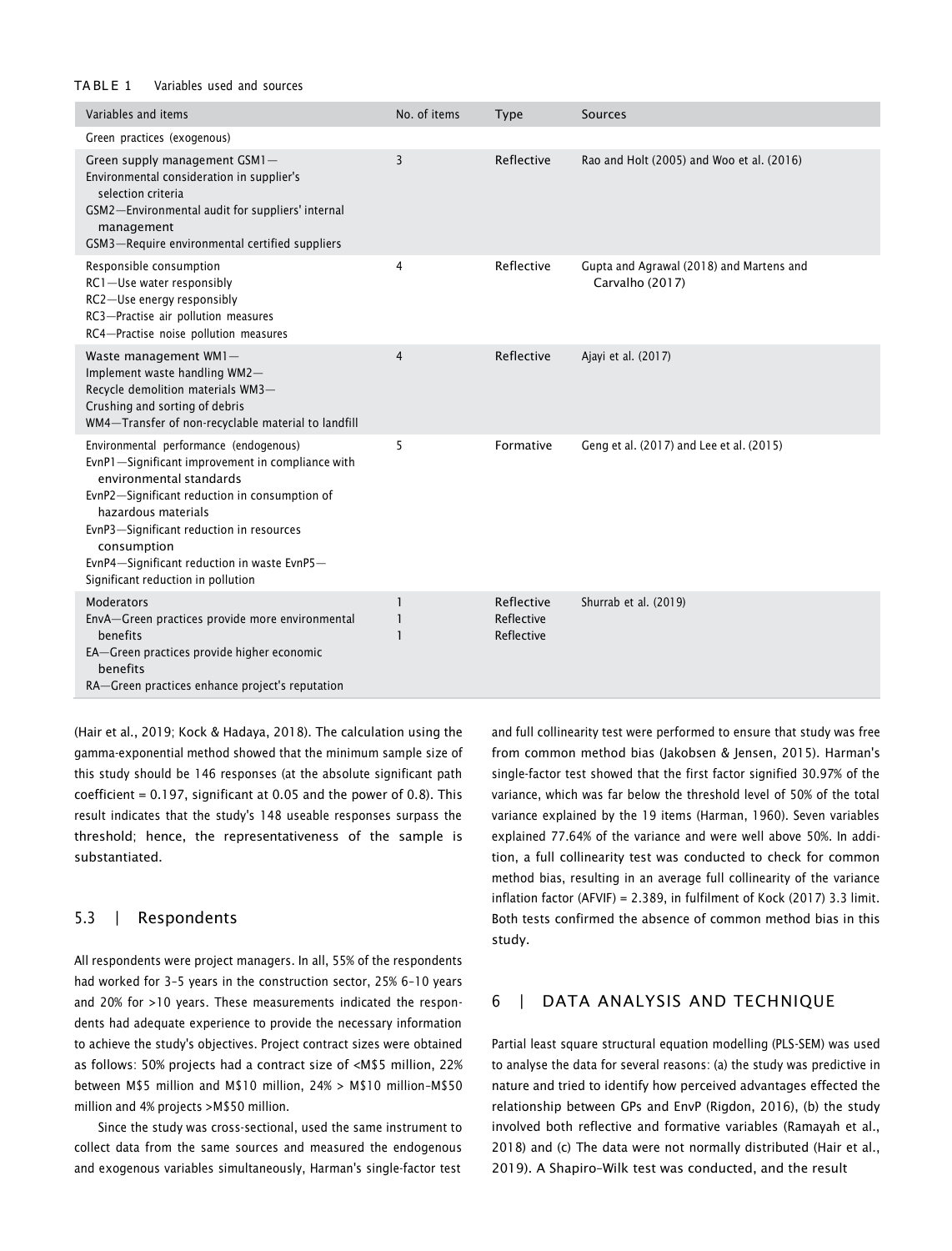demonstrated that the study's Shapiro –Wilk was significant at 0.000, confirming the data were not normally distributed (Razali & Wah, 2011). All these reasons justify the use of PLS -SEM to conduct an analysis.

The study follows Hair et al. (2019)'s two stages evaluation of PLS -SEM modelling. Next, these two stages of evaluation were pres ented: stage 1, an evaluation of the measurement model and stage 2, an evaluation of the structural model.

## 6.1 | Stage 1 –evaluation of measurement model

The validity and reliability of all variables were evaluated. The internal consistency, reliability, indicator reliability, convergent validity and dis criminant validity were checked to evaluate the measurement model of reflective variables, whereas collinearity between the indicators and the significance and relevance of the outer weights were used to evaluate the formative variable (Hair et al., 2019). Composite reliabil ity (CR) was used to check the internal consistency and reliability of the reflective items. Loading values were used to check for indicator reliability, and the average variance extracted (AVE) was used to check each indicator for convergent validity. Fornell and Larcker's criteria were used to check for discriminant validit y (Hair et al., 2019).

Table 2 shows that the CR and loading values of all reflective vari ables were above 0.7, and the AVE of all variables was greater than 0.5, therefore complying with Hair et al. (2019) rules. The discriminant validity test using Fornell and Larcker's criterion indicated that the square root of the AVE of a variable was larger than the value of the correlations between model variables (Ramayah et al., 2018). These results indicated that the reflective variables met reliability and con vergent validity requirements.

Subsequently, the sole formative variable was evaluated using the statistical significance and relevance of indicator weights, redundancy analysis and indicator collinearity (Hair et al., 2019). Table 3 presents the evaluation of the measurement model for the formative variable. The weights were more than zero with *p* values less than .05, and the variance inflation factors (VIFs) for the associated formative variable were less than 3.3, meeting Kock (2017) threshold. The full collinearity VIF of the formative construct was 1.776, satisfying Kock's 3.3 cutoff point. The results satisfied the formative variable requirement of validity and reliability.

## 6.2 | Stage 2 –evaluation of structural model

Subsequently, lateral collinearity, the significance and relevance of the structural model relationships, the coefficient of determination ( *R* 2 ) and predictive relevance ( $Q^{\!\scriptscriptstyle 2}$ ) were used to evaluate the structural model (Chin, 2010; Hair et al., 2019). Average block VIF (AVIF) and AFVIF values were used to assess lateral collinearity. The values indi cated 2.415 for AVIF and 2.389 for AFVIF, which met the threshold of 3.3 indicating that the study was free from collinearity issues (Kock, 2017). The path coefficient was significant ( *p* ≤ .001) with an

| TABLE 2 Evaluation of the measurement model of reflective variables        |                      |             |       |                                                         |                      |                 |                 |       |                    |       |                 |       |       |             |             |                    |
|----------------------------------------------------------------------------|----------------------|-------------|-------|---------------------------------------------------------|----------------------|-----------------|-----------------|-------|--------------------|-------|-----------------|-------|-------|-------------|-------------|--------------------|
| Variables/Items                                                            | <b>GSM</b>           | <b>CSM1</b> | GSM2  | GSM3                                                    | ల్ల                  | RC <sub>1</sub> | RC <sub>2</sub> | RC3   | MM                 | WM1   | WM <sub>2</sub> | WM3   | WM4   | EnvA        | RA          | ₫                  |
| ű                                                                          | 0.903                |             |       |                                                         | 899                  |                 |                 |       | 0.879              |       |                 |       |       |             |             |                    |
| Item loadings                                                              |                      | 0.858       | 0.892 | 0.859                                                   |                      | 0.793           | 0.833           | 0.855 |                    | 0.772 | 0.825           | 0.808 | 0.806 |             |             |                    |
| AVE                                                                        | 0.756                |             |       |                                                         | <b>[69]</b>          |                 |                 |       | 0.645              |       |                 |       |       |             |             |                    |
|                                                                            |                      |             |       | Discriminant validity (Fornell and Larcker's criterion) |                      |                 |                 |       |                    |       |                 |       |       |             |             |                    |
| <b>CSM</b>                                                                 | $0.870$ <sup>a</sup> |             |       |                                                         |                      |                 |                 |       |                    |       |                 |       |       |             |             |                    |
| RC<br>K                                                                    | 0.352                |             |       |                                                         | $0.831$ <sup>a</sup> |                 |                 |       |                    |       |                 |       |       |             |             |                    |
| $\geq$                                                                     | 0.352                |             |       |                                                         | .466                 |                 |                 |       | $0.803^{a}$        |       |                 |       |       |             |             |                    |
| EnvA                                                                       | 0.246                |             |       |                                                         | .299                 |                 |                 |       |                    |       |                 |       |       | $1.000^{a}$ |             |                    |
| RA                                                                         | 0.400                |             |       |                                                         | <b>401</b>           |                 |                 |       | $0.471$<br>$0.363$ |       |                 |       |       | 0.445       | $1.000^{a}$ |                    |
| Ę                                                                          | 0.176                |             |       |                                                         | .229                 |                 |                 |       | 0.278              |       |                 |       |       | 0.525       | 0.462       | 1.000 <sup>a</sup> |
| Abbreviations: AVE. average variance extracted: CR. composite reliability. |                      |             |       |                                                         |                      |                 |                 |       |                    |       |                 |       |       |             |             |                    |

Abbreviations: AVE, average variance extracted; CR, composite reliability.  $^{\rm s}$ quare root of the AVEs on the diagonal. Square root of the AVEs on the diagonal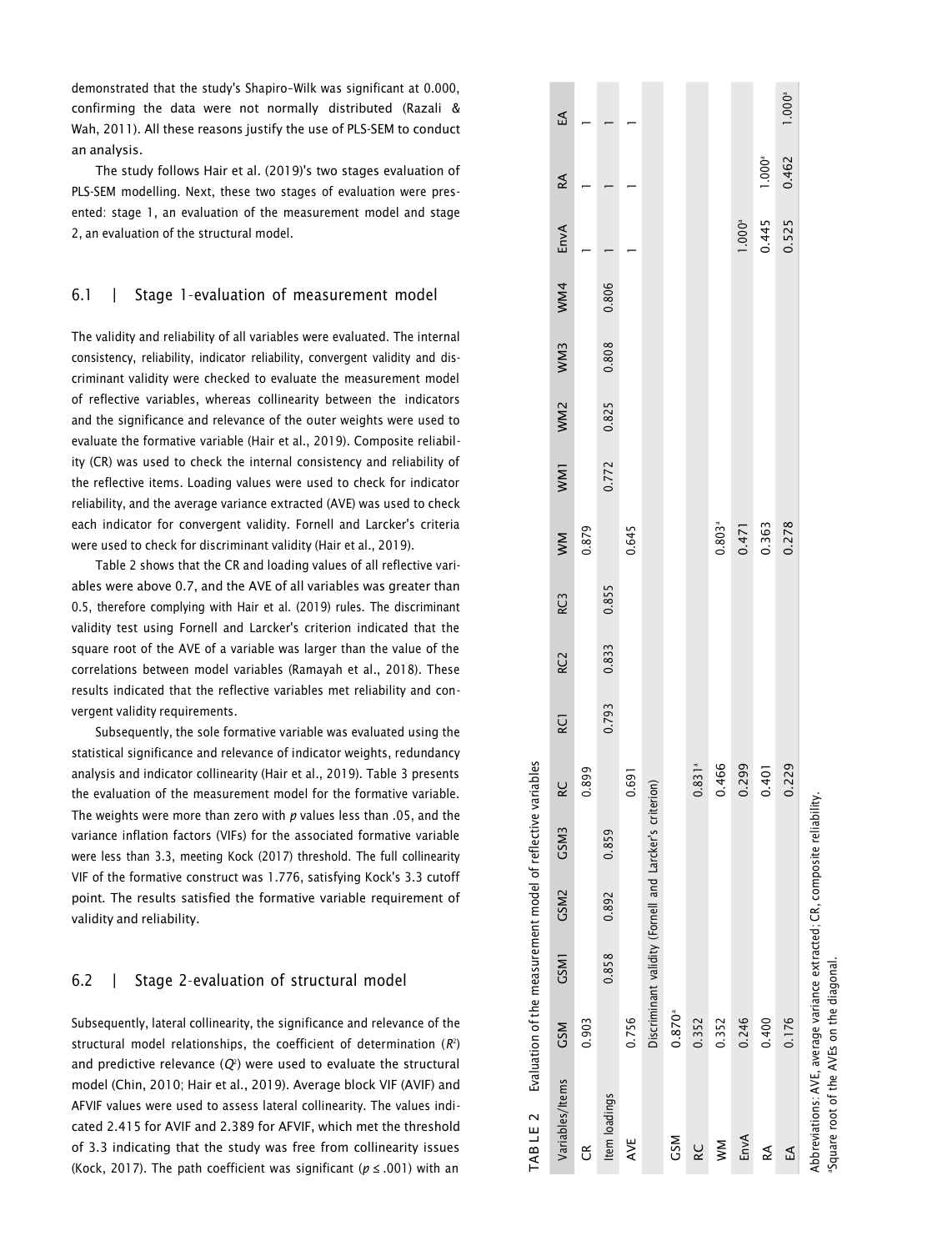*R* <sup>2</sup> of 0.480, demonstrating a medium level of predictive accuracy (Chin, 2010). Additionally, Stone–Geisser *Q*<sup>2</sup> is included as other predictive relevance evaluation measures. The structural model recorded 0.484 for Stone–Geisser *Q*<sup>2</sup> (cross-validated redundancy), which was greater than zero, indicating a strong predictive power. The model's Simpson's paradox ratio was 0.750, surpassing Kock and

TA BL E 3 Evaluation of the measurement model for the formative variable

| Variables          | Weight | p value | <b>VIF</b> | <b>Full collinearity VIF</b> |
|--------------------|--------|---------|------------|------------------------------|
| EnvP               |        |         |            | 1.776                        |
| FnvP1              | 0.243  | .001    | 2.140      |                              |
| FnvP <sub>2</sub>  | 0.248  | < 0.01  | 2.327      |                              |
| FnvP3              | 0.252  | < 0.01  | 2.529      |                              |
| Fn <sub>v</sub> P4 | 0.248  | < 0.01  | 2.356      |                              |
| FnvP5              | 0.223  | .002    | 1.663      |                              |

Abbreviation: VIF, indicator variance inflation factor.

#### TA BL E 4 Results of the hypotheses tests

Gaskins (2016) minimum requirement. These results indicated a satisfactory fit and the strong predictive relevance of the structural model.

It should be noted that without the moderator variables the explained variance  $(R^2)$  was 0.423, and the Stone–Geisser  $Q^2$  was 0.426. This means that there was an increase in explained variance (*R* 2 ) for EnvP by 13.4% (from 0.423 to 0.480) and an increase in the predictive relevance (*Q*<sup>2</sup> ) of the model by 12.8% (from 0.414 to 0.467) when the three moderators were included, indicating the presence of moderating effects. Next, the results of the hypotheses tests are discussed.

# 7 | RESULTS

A hypothesis test of a one-tailed *p* value in relation to the path coefficient was conducted where the hypothesis was accepted if *p* ≤ .05. A *T* ratio test was also conducted where the *T* ratio was calculated and compared against the cutoff point of 1.64 (Kock & Hadaya, 2018).

| <b>Hypothesis</b> | Relationship          | Path coefficient $(\beta)$ | <b>SE</b> | p value | <b>Tratios</b> | Effect size | Supported? |
|-------------------|-----------------------|----------------------------|-----------|---------|----------------|-------------|------------|
| H1                | EnvA*GSM ■ EnvP       | $-.148$                    | 0.080     | .033    | $-1.858$       | 0.043       | Reject     |
| H <sub>2</sub>    | RA*GSM <b>E</b> EnvP  | .152                       | 0.079     | .029    | 1.909          | 0.031       | Reject     |
| H <sub>3</sub>    | EA*GSM <b>E</b> EnvP  | $-.075$                    | 0.081     | .177    | $-0.929$       | 0.016       | <b>No</b>  |
| H <sub>4</sub>    | EnvA*RC <b>L</b> EnvP | $-.080$                    | 0.081     | .160    | $-0.996$       | 0.006       | <b>No</b>  |
| H <sub>5</sub>    | <b>RA* RC ■ EnvP</b>  | .091                       | 0.081     | .129    | 1.136          | 0.001       | <b>No</b>  |
| H6                | <b>EA*RC</b> ■ EnvP   | .027                       | 0.082     | .369    | 0.336          | 0.002       | <b>No</b>  |
| H <sub>7</sub>    | EnvA *WM EnvP         | .078                       | 0.081     | .168    | 0.967          | 0.006       | <b>No</b>  |
| H8                | <b>RA*WM</b> ■ EnvP   | .016                       | 0.082     | .421    | 0.200          | 0.001       | <b>No</b>  |
| H <sub>9</sub>    | EA*WM <b>E</b> EnvP   | .085                       | 0.081     | .148    | 1.048          | 0.008       | <b>No</b>  |
|                   |                       |                            |           |         |                |             |            |



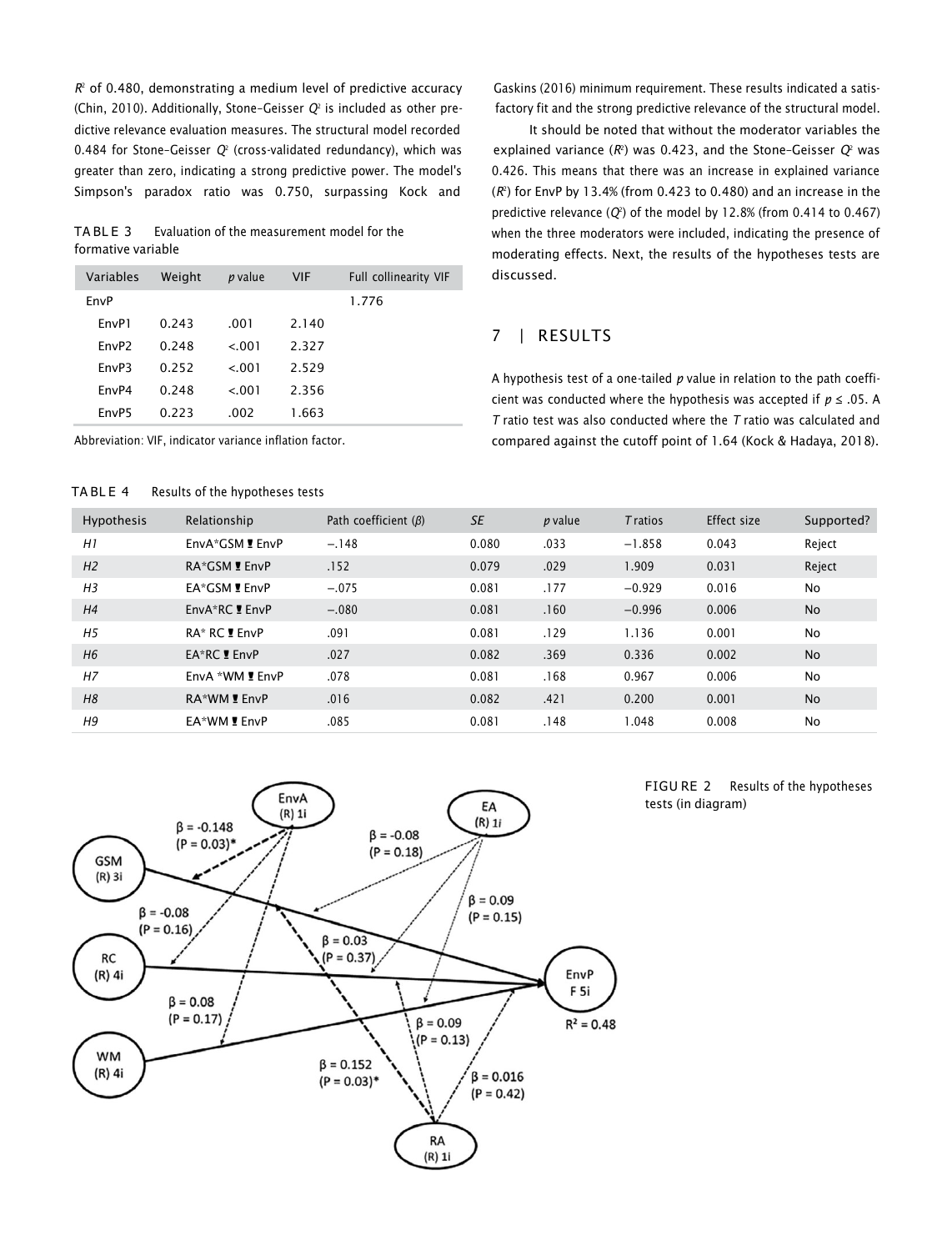Table 4 and Figure 2 show the results of the hypotheses tests. Only two paths were significant: EnvA \*GSM I EnvP path was negative (*β* = −.148) and significant (*p* ≤ .05 and *T* ratio ≥ ±1.64), and RA \*GSM!EnvP was positive (*<sup>β</sup>* <sup>=</sup> .152) and significant (*<sup>p</sup>* <sup>≤</sup> .05 and *T* ratio  $\geq \pm 1.64$ ), whereas the other paths were not significant. Kenny (2018) guideline was used to assess the strength of the moderating effects where the  $f$  value of .005 was small, .01 was medium and .025 was large. The highest moderating effects originated from<br>EnvA \*GSM **!** EnvP where  $f^2 = 0.043$ , which was large. Nevertheless, EnvA \*GSM **!** EnvP where  $f^2 = 0.043$ , which was large. Nevertheless, the effect size of RA \*GSM **!** EnvP was also large at  $f^2 = .031$ . the effect size of RA \*GSM **E** EnvP was also large at  $f^2 = .031$ .

In EnvA\*GSM I EnvP, the EnvA moderator changed the sign of the path from positive (*β* = .338) to negative (*β* = −.148). This means that EnvA change the causal relationship between GSM and EnvP. Figure 3(a,b) plots the differing significant effects of the EnvA moderator on the GSM–EnvP relationship. First, the lower the EnvA, the steeper the slope of the GSM–EnvP relationship. This means that lower EnvA had a greater effect on the GSM–EnvP relationship than higher EnvA. Second, the line of lower EnvA moved upward from left to right, signifying that the relationship between GSM and EnvP is positively strengthened when the EnvA is low. In other words, if the environmental advantage is perceived as low, the more GSM is practised, the greater will be the EnvP. Therefore, this result rejects H1. In contrast to H1, the result reveals that the significant positive relationship between GSM and EnvP is stronger when the EnvA is lower.

Referring to  $RA*GSM$  **!** EnvP. Figure 4(a,b) plots the differing significant effects of the RA moderator on GSM–EnvP interaction. First, the low RA line is steeper than the high RA. This means that a lower RA had a greater effect on the GSM–EnvP relationship compared with a higher RA. Second, the lower RA line is moving upward from left to right. This means that the relationship between GSM and EnvP is positively strengthened when the RA is low. In other words, when RA is low, the more GSM is practised the greater EnvP will be. Therefore, H3 is rejected. Instead, the result reveals that the significant positive relationship between GSM and EnvP is stronger with lower RA.

# 8 | DISCUSSION

In contrast to previous studies, this article provides a better understanding of the moderating effects of perceived advantages of GPs by considering separately how EnvA, EA and RA affect the GPs–EnvP relationship. The results provide vital evidence about the heterogeneity of effects: lower EnvA and RA were found to significantly influence the relationship between GSM and EnvP. Generally, the results do not support either Gledson and Greenwood (2017) argument or the argument of Al-Abdin et al. (2018) about the effects of perceived advantages. Instead, the results revealed that the influence of GSM on EnvP is stronger when there are lower EnvA and RA, with the highest



FIG URE 3 (a,b) The effects of environmental advantage on the GSM-EnvP relationship [Colour figure can be viewed at [wileyonlinelibrary.com\]](http://wileyonlinelibrary.com/)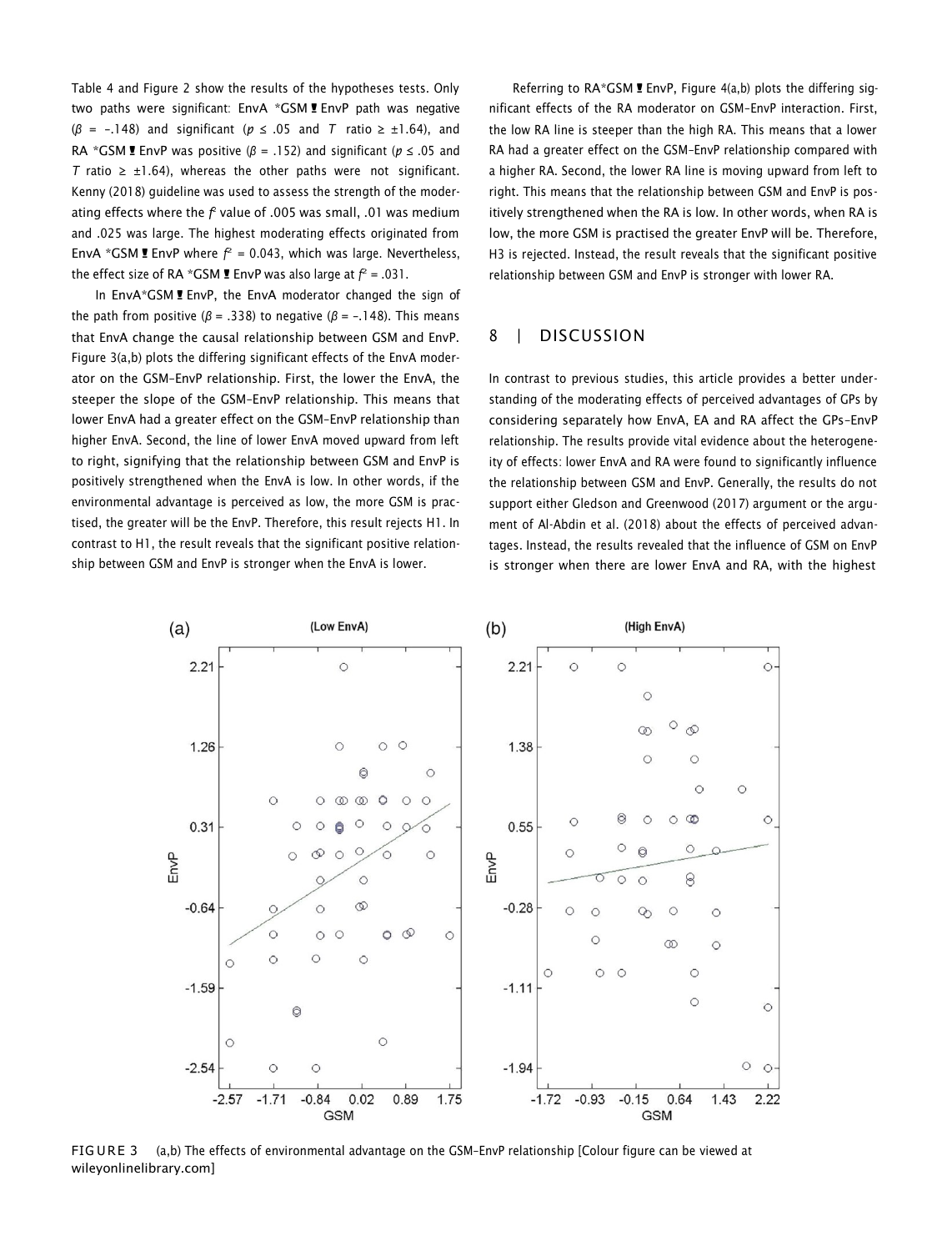

FIG URE 4 (a,b) The effects of reputational advantage on GSM-EnvP relationship [Colour figure can be viewed at [wileyonlinelibrary.com\]](http://wileyonlinelibrary.com/)

moderating effect deriving from the lower EnvA and there was insufficient evidence to support the effect of EA.

This study reveals that the positive effect of GSM on EnvP is stronger when the environmental advantage of GPs is perceived as low. One possible reason is that in developing countries like Malaysia, environmental dilapidation still occurs among projects with environmental approval or adopting GPs. The Bukit Kukus landslide (Dermawan, 2018), Pasir Gudang toxic waste and air pollution (Palansamy et al., 2019) and Penang coastal development (Raman, 2019) are examples of such incidents. Additionally, it is widely known that knowledge of GPs among construction workers is lacking (Kulatunga, 2006; Li et al., 2018). In this situation, the EnvA of GPs is unclear. When project managers are uncertain about environmental advantages (or low EnvA of GPs), it puts pressure on project managers to be more vigilant to reduce negative environmental impacts in order to avoid penalties or on-site accidents. In these circumstances, GSM practices such as incorporating environmental considerations in supplier selection or selecting suppliers with ISO14000 certification help to provide better EnvP. Therefore, the study confirms that the positive relationship between GSM and EnvP is stronger with lower EnvA. The result does not support Shurrab et al. (2019) assertion that the advantages of GPs strengthened the influence of GP on the sustainable performance of construction firms.

Similarly, this study shows that GSM practices positively contribute to higher EnvP if reputational advantage is perceived as low. The

result differs from Shurrab et al. (2019). One possible explanation is that in most developing countries, price competition strategies are still dominant in the construction sector, meaning projects or practices with lower costs get selected or adopted more often than green projects or GPs (Liu, Teng, Jiang, & Gong, 2019). Likewise, in developing countries, environmental goals are considered less important than the national development agenda of providing the people infrastructure, housing and services needs, which explains insufficient support for GPs (Ma, Hou, & Xin, 2017; Yusof & Kamal, 2018). In this situation, when project managers are not convinced that a better reputation will be gained through GPs, GSM is adopted to increase stakeholders' trust and confidence. Such measures subsequently improve EnvP. Thus, the present study affirms that the positive relationship between GSM and EnvP is stronger when RA is lower.

# 9 | CONCLUSIONS

The study investigated the effects of EnvA, EA and RA of GPs on GPs–EnvP relationships. Contrary to the general understanding that higher perceived advantages of GPs will exert a stronger influence on GPs–EnvP relationships, this study reveals otherwise. Specifically, the study found that GSM has a stronger impact on EnvP when EnvA and RA are low. The results imply that in Malaysia, where the EnvA and RA of GPs are low or vague, which is also the case in other developing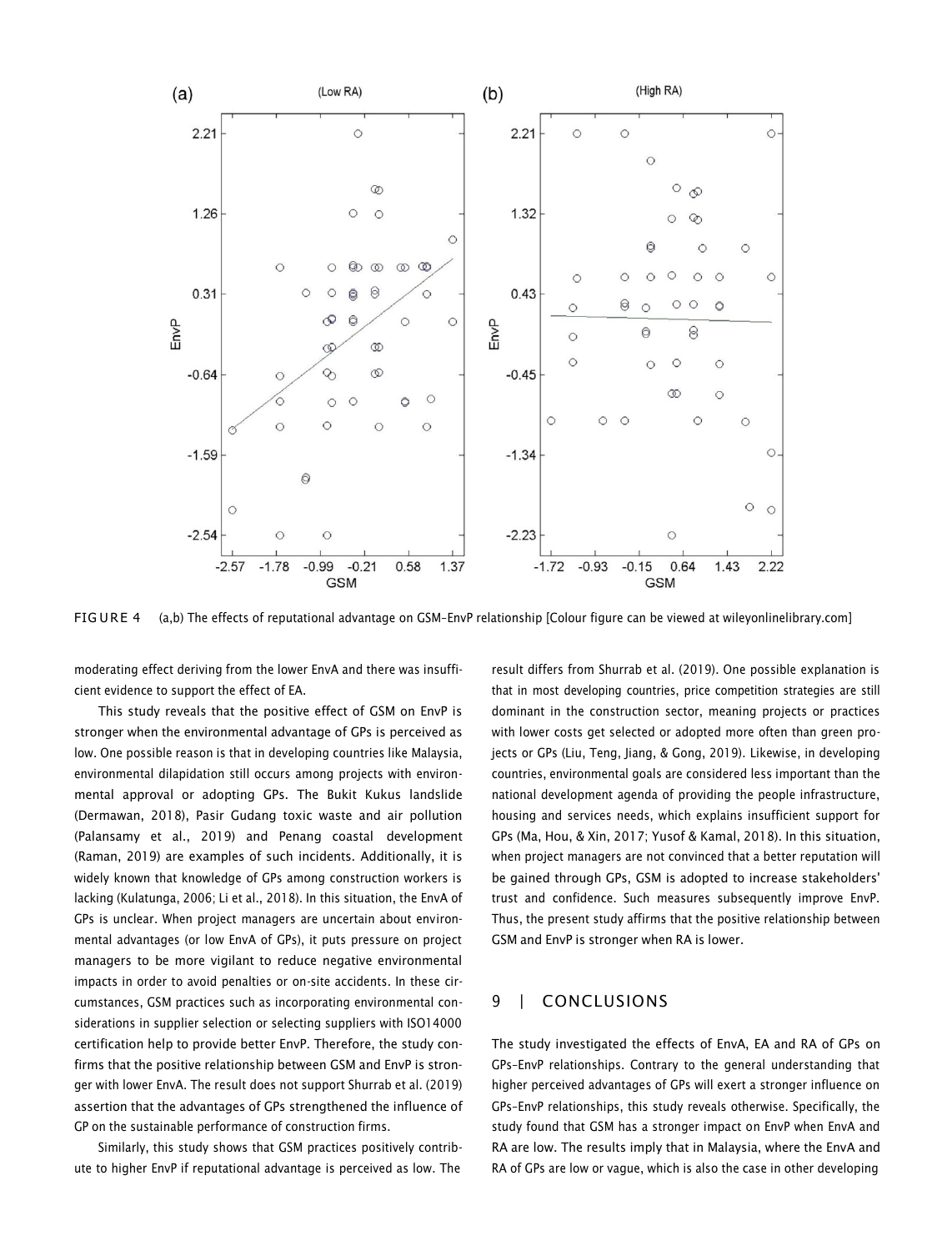countries (see Al-Abdin et al. (2018), Nguyen et al. (2019), and Zhu et al. (2019)), green action in the form of GSM is more important for improving EnvP. The more GSM is practised, the better the EnvP. The findings are similar to those from many studies that have emphasised green actions or GPs for enhancing EnvP; for examples, see Lintukangas et al. (2015) and Zhu et al. (2019).

An important policy implication of the findings is that in developing countries "action" is vital to reinforce greater EnvP rather than "perceptions" of the advantages of GPs. These findings act as a wake-up call to developing countries to rethink their campaign strategies that aim to increase practitioners' awareness of the advantages of GPs. Rather, what is more important for policy makers and project managers is ensuring that GSM is implemented and then monitoring how GSM is implemented in construction projects. Therefore, it is essential that campaigns on advantages of GPs are followed by strategies to ensure GSM adoption. Methods for enhancing GSM in project organisations should be identified by considering the limitations and challenges that these developing countries face. Prior studies have recommended several strategies to ensure GSM is being adopted, including the selection of green suppliers and the early and effective involvement of suppliers (Geng et al., 2017; Lintukangas et al., 2015). Construction governing bodies, such as CIDB in Malaysia, can encourage construction suppliers to involve GSM early in the project life cycle so that environmental considerations and regulations are observed. Clients can also request suppliers to be actively and effectively involved in the project's environmental tasks. Project organisations should only select suppliers that are committed to GPs or that adopt environmental management systems. Recruiting skilled purchasing personnel during project organisation to ensure green suppliers are selected can also help to improve EnvP. Following suggestions from prior studies, stricter environmental regulations (Kulatunga, 2006) and closer monitoring (Ferrón-Vílchez,- 2016) of GSM can also result in better EnvP.

This study makes two theoretical contributions to the literature. First, this study provides empirical evidence of the importance of "practice" rather than "perceived advantage" to strengthen EnvP, contrary to Gledson and Greenwood (2017). Moreover, this study demonstrates that the extent of GSM practised is crucial too; the more GSM is practised, the greater the EnvP, supporting Lee et al. (2015) and Woo et al. (2016). Second, unlike the literature (Choi & Han, 2019; Ferrón-Vílchez, 2016 and Shurrab et al., 2019), this study considers three moderators of perceived advantages and demonstrates the heterogeneity of their effects: only low EnvA and low RA affect GSM–EnvP. As such, these findings support the assertions of Aguinis (1995) and Arimura et al. (2016) on the importance of recognising moderating factors and their divergent effects.

The study has some limitations that proffer the need for further studies. First, just like prior studies, the present study was unable to support the moderating effects of the three EnvA, EA and RA of RC–EnvP and WM–EnvP relationships. This means that their relationship remains vague and deserves additional study, perhaps through a case study approach. Second, as evidenced by Harman's single-factor test and full collinearity test proposed by Jakobsen and Jensen (2015), the present study is free from common method bias. In addition to these "diagnostic"

tests, as a good research practice, future studies could adopt procedural remedies such as providing clear instructions that all respondents' opinions are valuable, and there is no right or wrong answer, using different scales or obtaining information from different sources for the exogenous and endogenous variables as suggested by Podsakoff, MacKenzie, and Podsakoff (2012). Finally, the study was conducted in Malaysia. Although the results can be generalised to developing countries such as China (Zhu et al., 2019), Lebanon and Turkey (Al-Abdin et al., 2018) that have faced similar development and environmental challenges, testing the model in different countries or conducting a comparative study may provide greater understanding of the GPs–EnvP relationship.

## ORCID

*Nor'Aini Yusof* <https://orcid.org/0000-0002-8943-6868>

#### REFERENCES

- Abidin, N. Z., Yusof, N., & Afandi, N. D. (2015). Exploring developers' expectation on green construction. *Advances in Environmental Biology 9*(3), 75–78.
- Abisuga, A. O., & Okuntade, T. F. (2020). The current state of green building development in Nigerian construction industry: Policy and implications. In *Green energy and technology* (pp. 129–146). Cham: Springer Verlag.
- Aguinis, H. (1995). Statistical power with moderated multiple regression in management research. *Journal of Management*, *21*(6), 1141–1158.
- Ajayi, S. O., Oyedele, L. O., Bilal, M., Akinade, O. O., Alaka, H. A., & Owolabi, H. A. (2017). Critical management practices influencing onsite waste minimization in construction projects. *Waste Management*, *59*, 330–339. <https://doi.org/10.1016/j.wasman.2016.10.040>
- Al-Abdin, A., Roy, T., & Nicholson, J. D. (2018). Researching corporate social responsibility in the Middle East: The current state and future directions. *Corporate Social Responsibility and Environmental Management*, *25*(1), 47–65. <https://doi.org/10.1002/csr.1439>
- Ardito, L., & Dangelico, R. M. (2018). Firm environmental performance under scrutiny: The role of strategic and organizational orientations. *Corporate Social Responsibility and Environmental Management*, *25*(4), 426–440. <https://doi.org/10.1002/csr.1470>
- Arimura, T. H., Darnall, N., Ganguli, R., & Katayama, H. (2016). The effect of ISO 14001 on environmental performance: Resolving equivocal findings. *Journal of Environmental Management*, *166*, 556–566. [https://](https://doi.org/10.1016/j.jenvman.2015.10.032) [doi.org/10.1016/j.jenvman.2015.10.032](https://doi.org/10.1016/j.jenvman.2015.10.032)
- Aziz, N., Ong, T., Foong, S., Senik, R., & Attan, H. (2018). Green initiatives adoption and environmental performance of public listed companies in Malaysia. *Sustainability*, *10*, 2003. <https://doi.org/10.3390/su10062003>
- Barbudo, A., Ayuso, J., Lozano, A., Cabrera, M., & López-Uceda, A. (2019). Recommendations for the management of construction and demolition waste in treatment plants. *Environmental Science and Pollution Research.*, *27*, 125–132. <https://doi.org/10.1007/s11356-019-05578-0>
- Begum, R. A., Siwar, C., Pereira, J. J., & Jaafar, A. H. (2006). A benefit–cost analysis on the economic feasibility of construction waste minimisation: The case of Malaysia. *Resources, Conservation and Recycling*, *48*(1), 86–98.
- Cha, H. S., Kim, J., & Han, J.-Y. (2009). Identifying and assessing influence factors on improving waste management performance for building construction projects. *Journal of Construction Engineering and Management*, *135*(7), 647–656.
- Charlo, M., Moya, I., & Muñoz, A. (2017). Financial performance of socially responsible firms: The short- and long-term impact. *Sustainability*, *9*(9), 1622.
- Chen, L., Tang, O., & Jia, F. (2019). The moderating role of supplier involvement in achieving sustainability. *Journal of Cleaner Production*, *235*, 245–258. <https://doi.org/10.1016/j.jclepro.2019.06.196>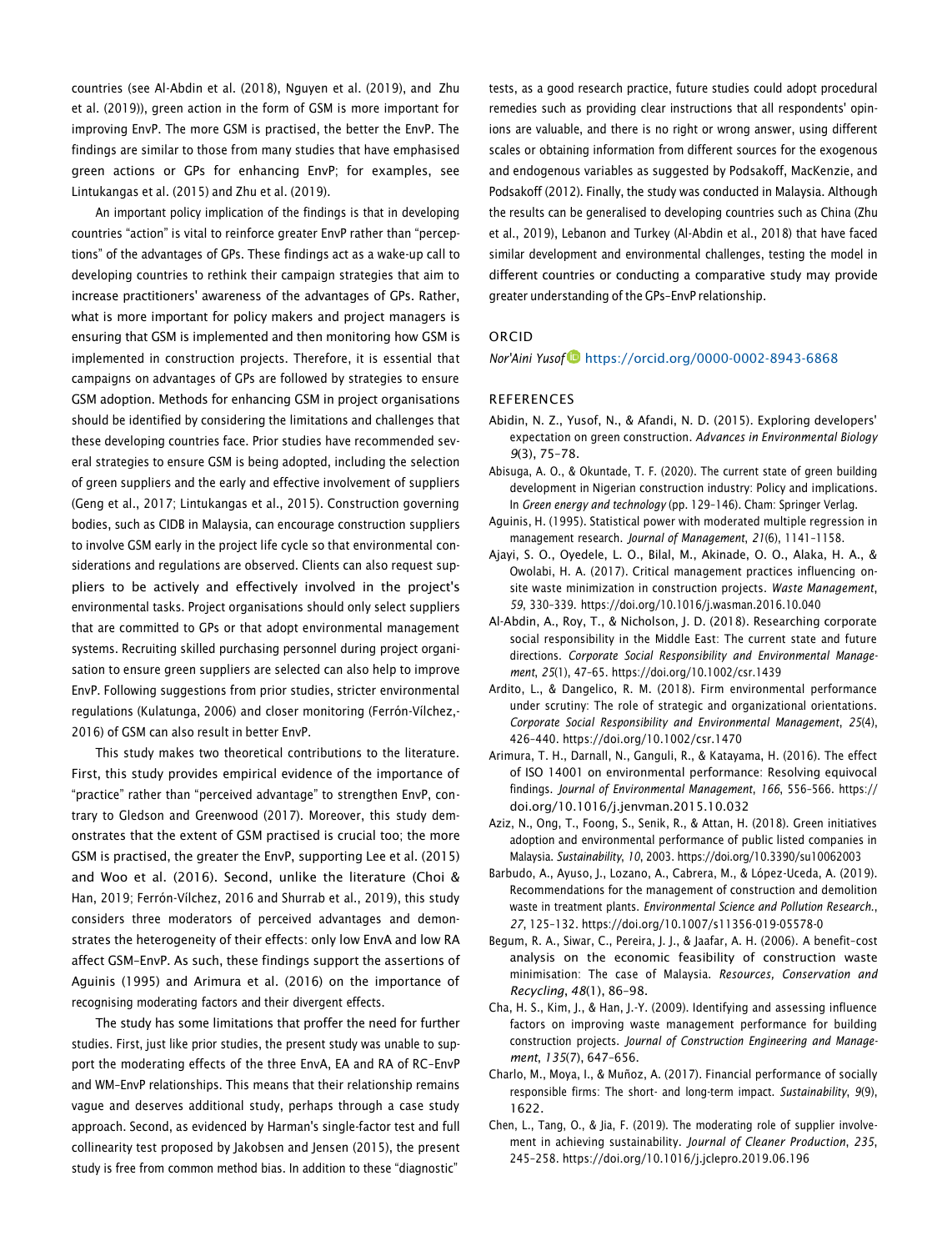- Chin, W. W. (2010). How to write up and report PLS analyses. In V. E. Vinzi, W. W. Chin, J. Henseler, H. Wang. (Eds.), *Handbook of partial least squares: Concepts, methods and applications* (Vol. II, pp. 655–690). London, England: Springer.
- Choi, D., & Han, T. I. (2019). Green practices among fashion manufacturers: Relationship with cultural innovativeness and perceived benefits. *Social Sciences*, *8*(5), 1–16. [https://doi.org/10.3390/](https://doi.org/10.3390/socsci8050138) [socsci8050138](https://doi.org/10.3390/socsci8050138)
- CIDB. (2015). *Construction industry transformation Programme 2016*–*2020*. Kuala Lumpur, Malaysia: Construction Industry Development Board (CIDB) Malaysia.
- CIDB. (2016). *Malaysia carbon reduction & environmental sustainability tool version 1.0*. Kuala Lumpur, Malaysia: Construction Industry Development Board Malaysia Retrieved from. [http://www.cidb.gov.my/](http://www.cidb.gov.my/images/content/pdf/mycrest-reference-guide/01-introduction.compressed.pdf) [images/content/pdf/mycrest-reference-guide/01-introduction.](http://www.cidb.gov.my/images/content/pdf/mycrest-reference-guide/01-introduction.compressed.pdf) [compressed.pdf](http://www.cidb.gov.my/images/content/pdf/mycrest-reference-guide/01-introduction.compressed.pdf)
- CIDB. (2018). *Report CITP Q2 2018*. Kuala Lumpur, Malaysia: Construction Industry Development Board (CIDB).
- da Silva, F. J. G., & Gouveia, R. M. (2020). Tracking environmental performance. In *Cleaner production* (pp. 401–420). Cham: Springer.
- Dermawan, A. (2018, October 22). Concerns over safety of Bukit Kukus repeatedly highlighted to state. *New Straits Times*. Retrieved from [https://www.nst.com.my/news/nation/2018/10/423060/concerns](https://www.nst.com.my/news/nation/2018/10/423060/concerns-over-safety-bukit-kukus-repeatedly-highlighted-state#cxrecs_s)[over-safety-bukit-kukus-repeatedly-highlighted-state#cxrecs\\_s](https://www.nst.com.my/news/nation/2018/10/423060/concerns-over-safety-bukit-kukus-repeatedly-highlighted-state#cxrecs_s)
- Dragomir, V. D. (2018). How do we measure corporate environmental performance? A critical review. *Journal of Cleaner Production*, *196*, 1124–1157. <https://doi.org/10.1016/j.jclepro.2018.06.014>
- Elmagrhi, M. H., Ntim, C. G., Elamer, A. A., & Zhang, Q. (2019). A study of environmental policies and regulations, governance structures, and environmental performance: The role of female directors. *Business Strategy and the Environment*, *28*(1), 206–220. [https://doi.org/10.](https://doi.org/10.1002/bse.2250) [1002/bse.2250](https://doi.org/10.1002/bse.2250)
- Ferrón-Vílchez, V. (2016). Does symbolism benefit environmental and business performance in the adoption of ISO 14001? *Journal of Environmental Management*, *183*, 882–894.
- Gangolells, M., Casals, M., Forcada, N., & Macarulla, M. 2014. "Analysis of the implementation of effective waste management practices in construction projects and sites." *Resources, Conservation and Recycling*, *93*(0), 99–111. <https://doi.org/10.1016/j.resconrec.2014.10.006>
- Geekiyanage, D., & Ramachandra, T. (2018). A model for estimating cooling energy demand at early design stage of condominiums. *Journal of Building Engineering*, *17*, 43–51. [https://doi.org/10.1016/j.jobe.](https://doi.org/10.1016/j.jobe.2018.01.011) [2018.01.011](https://doi.org/10.1016/j.jobe.2018.01.011)
- Geng, R., Mansouri, S. A., & Aktas, E. (2017). The relationship between green supply chain management and performance: A meta-analysis of empirical evidences in Asian emerging economies. *International Journal of Production Economics*, *183*, 245–258. [https://doi.org/10.1016/j.ijpe.](https://doi.org/10.1016/j.ijpe.2016.10.008) [2016.10.008](https://doi.org/10.1016/j.ijpe.2016.10.008)
- Gledson, B. J., & Greenwood, D. (2017). The adoption of 4D BIM in the UKconstruction industry: An innovation diffusion approach. *Engineering, Construction and Architectural Management*, *24*(6), 950–967. <https://doi.org/10.1108/ECAM-03-2016-0066>
- Gupta, S., & Agrawal, R. (2018). Environmentally responsible consumption: Construct definition, scale development, and validation. *Corporate Social Responsibility and Environmental Management*, *25*(4), 523–536. <https://doi.org/10.1002/csr.1476>
- Hair, J., Risher, J., Sarstedt, M., & Ringle, C. (2019). When to use and how to report the results of PLS-SEM. *European Business Review*, *31*(1), 2–24. <https://doi.org/10.1108/EBR-11-2018-0203>
- Harman, H. H. (1960). *Modern factor analysis*. Oxford, England: University of Chicago Press.
- Hartmann, J., & Vachon, S. (2018). Linking environmental management to environmental performance: The interactive role of industry context. *Business Strategy and the Environment*, *27*(3), 359–374. [https://doi.](https://doi.org/10.1002/bse.2003) [org/10.1002/bse.2003](https://doi.org/10.1002/bse.2003)
- Hussain, K., He, Z., Ahmad, N., Iqbal, M., & Taskheer Mumtaz, S. M. (2019). Green, lean, six sigma barriers at a glance: A Case from the construction sector of Pakistan. *Building and Environment*, *161*, 106225. <https://doi.org/10.1016/j.buildenv.2019.106225>
- Jakobsen, M., & Jensen, R. (2015). Common method bias in public management studies. *International Public Management Journal*, *18*(1), 3–30. <https://doi.org/10.1080/10967494.2014.997906>
- Kenny, D. A. (2018). Moderator variables: Introduction. Retrieved from <http://davidakenny.net/cm/moderation.htm>
- Kock, N. (2017). *WarpPLS 6.0 user manual*. Laredo, Texas: ScriptWarp Systems.
- Kock, N., & Gaskins, L. (2016). Simpson's paradox, moderation and the emergence of quadratic relationships in path models: An information systems illustration. *International Journal of Applied Nonlinear Science*, *2*, 200. <https://doi.org/10.1504/IJANS.2016.077025>
- Kock, N., & Hadaya, P. (2018). Minimum sample size estimation in PLS-SEM: The inverse square root and gamma-exponential methods. *Information Systems Journal*, *28*(1), 227–261. [https://doi.org/10.1111/isj.](https://doi.org/10.1111/isj.12131) [12131](https://doi.org/10.1111/isj.12131)
- Krueger, K., Stoker, A., & Gaustad, G. (2019). "Alternative" materials in the green building and construction sector: Examples, barriers, and environmental analysis. *Smart and Sustainable Built Environment*, *8*, 270– 291. <https://doi.org/10.1108/SASBE-09-2018-0045>
- Kubba, S. (2010). Chapter 1—Green and sustainability defined. In *Green construction project management and cost oversight* (pp. 1–27). Boston, MA: Architectural Press.
- Kulatunga, U. (2006). Attitudes and perceptions of construction workforce on construction waste in Sri Lanka. *Management of Environmental Quality: An International Journal*, *17*(1), 57–72. [https://doi.org/10.](https://doi.org/10.1108/14777830610639440) [1108/14777830610639440](https://doi.org/10.1108/14777830610639440)
- Lam, P. T. I., Yu, A. T. W., Wu, Z., & Poon, C. S. (2019). Methodology for upstream estimation of construction waste for new building projects. *Journal of Cleaner Production*, *230*, 1003–1012. [https://doi.org/10.](https://doi.org/10.1016/j.jclepro.2019.04.183) [1016/j.jclepro.2019.04.183](https://doi.org/10.1016/j.jclepro.2019.04.183)
- Lee, V.-H., Ooi, K.-B., Chong, A. Y.-L., & Lin, B. (2015). A structural analysis of greening the supplier, environmental performance and competitive advantage. *Production Planning & Control*, *26*(2), 116–130. [https://doi.](https://doi.org/10.1080/09537287.2013.859324) [org/10.1080/09537287.2013.859324](https://doi.org/10.1080/09537287.2013.859324)
- Li, J., Zuo, J., Cai, H., & Zillante, G. (2018). Construction waste reduction behavior of contractor employees: An extended theory of planned behavior model approach. *Journal of Cleaner Production*, *172*, 1399– 1408. <https://doi.org/10.1016/j.jclepro.2017.10.138>
- Lin, C. Y., & Ho, Y. H. (2011). Determinants of green practice adoption for logistics companies in China. *Journal of Business Ethics*, *98*(1), 67–83. <https://doi.org/10.1007/s10551-010-0535-9>
- Lintukangas, K., Hallikas, J., & Kähkönen, A.-K. (2015). The role of green supply management in the development of sustainable supply chain. *Corporate Social Responsibility and Environmental Management*, *22*(6), 321–333. <https://doi.org/10.1002/csr.1348>
- Liu, J., Feng, Y., Zhu, Q., & Sarkis, J. (2018). Green supply chain management and the circular economy: Reviewing theory for advancement of both fields. *International Journal of Physical Distribution & Logistics Management*, *48*(8), 794–817. [https://doi.org/10.1108/IJPDLM-01-2017-](https://doi.org/10.1108/IJPDLM-01-2017-0049) [0049](https://doi.org/10.1108/IJPDLM-01-2017-0049)
- Liu, J., Teng, Y., Jiang, Y., & Gong, E. (2019). A cost compensation model for construction and demolition waste disposal in South China. *Environmental Science and Pollution Research*, *26*(14), 13773–13784. <https://doi.org/10.1007/s11356-018-2887-0>
- Ma, Y., Hou, G., & Xin, B. (2017). Green process innovation and innovation benefit: The mediating effect of firm image. *Sustainability*, *9*(10), 1778.
- Martens, M. L., & Carvalho, M. M. (2017). Key factors of sustainability in project management context: A survey exploring the project managers' perspective. *International Journal of Project Management*, *35*(6), 1084–1102.